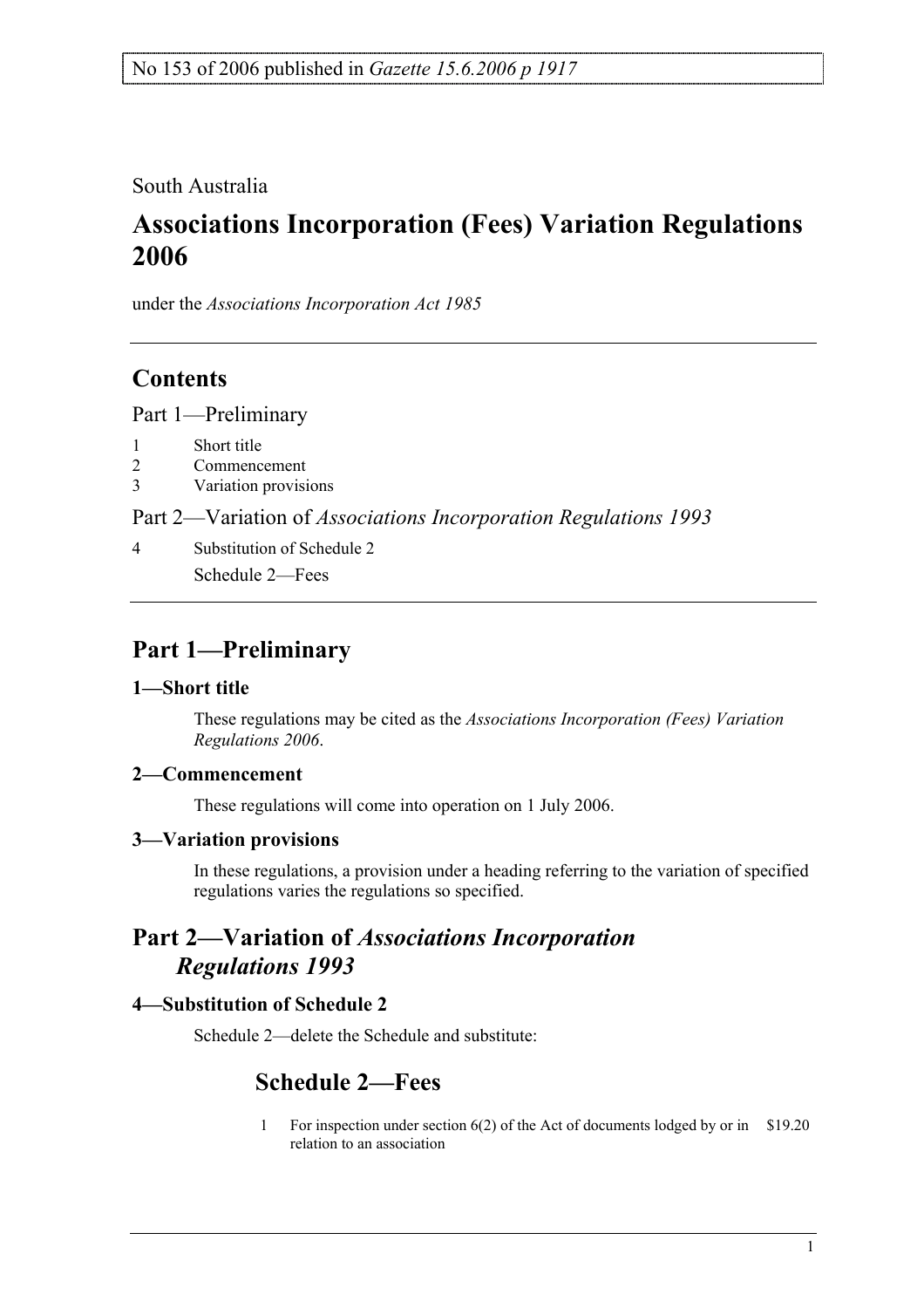| $\overline{2}$ | For the supply of an uncertified copy, or the supply of a copy of an<br>extract from, a document held by the Commission in relation to an<br>association (in addition to the fee payable under clause 1)—                                                                                                                    |                                                                                                         |          |
|----------------|------------------------------------------------------------------------------------------------------------------------------------------------------------------------------------------------------------------------------------------------------------------------------------------------------------------------------|---------------------------------------------------------------------------------------------------------|----------|
|                | (a)                                                                                                                                                                                                                                                                                                                          | for one page                                                                                            | \$4.15   |
|                | (b)                                                                                                                                                                                                                                                                                                                          | for each additional page or part of a page                                                              | \$1.05   |
| 3              | For the supply of a certified copy of, or the supply of a certified copy of<br>an extract from, a document held by the Commission in relation to an<br>association (in addition to the fee payable under clause 1)—                                                                                                          |                                                                                                         |          |
|                | (a)                                                                                                                                                                                                                                                                                                                          | for one page                                                                                            | \$19.20  |
|                | (b)                                                                                                                                                                                                                                                                                                                          | for each additional page or part of a page                                                              | \$1.05   |
| 4              | On lodging an application to the Commission (not being an application<br>for which a fee is specified elsewhere in the Schedule) to exercise any of<br>the powers conferred on the Commission by the Act, or by those<br>provisions of the Corporations Act 2001 of the Commonwealth applied<br>by the Act to an association |                                                                                                         | \$47.25  |
| 5              | On lodging an application to the Minister to exercise any powers<br>conferred on the Minister by the Act                                                                                                                                                                                                                     |                                                                                                         | \$47.25  |
| 6              |                                                                                                                                                                                                                                                                                                                              | On lodging an application for incorporation under section 19 of the Act                                 | \$139.00 |
| 7              | On lodging an application for amalgamation under section 22 of the Act                                                                                                                                                                                                                                                       |                                                                                                         | \$139.00 |
| 8              | On lodging an application to register an alteration to rules under<br>section 24 of the Act (including an application to alter the name of an<br>association)                                                                                                                                                                |                                                                                                         | \$47.25  |
| 9              | For the approval of the Commission of an auditor under section $35(2)(b)$<br>of the Act                                                                                                                                                                                                                                      |                                                                                                         | \$65.50  |
| 10             | On lodging a periodic return under section 36 of the Act                                                                                                                                                                                                                                                                     |                                                                                                         | \$65.50  |
| 11             | On submitting to the Commission for examination a draft explanatory<br>statement prior to its registration under the provisions of the<br>Corporations Act 2001 of the Commonwealth applied under section 40A<br>of the Act                                                                                                  |                                                                                                         | \$139.00 |
| 12             | On lodging an application for the approval of the Commission for<br>extension of period under section $41C(4)(a)$ of the Act                                                                                                                                                                                                 |                                                                                                         | \$49.00  |
| 13             | For consent of the Commission under section $43(1a)$ of the Act to<br>distribute surplus assets of an association on winding up among members<br>of the association                                                                                                                                                          |                                                                                                         | \$65.50  |
| 14             | On lodging an application to deregister an association under<br>section $43A(1)$ of the Act                                                                                                                                                                                                                                  |                                                                                                         | \$97.00  |
| 15             | On making a request of the Commission under section $43A(5)$ of the Act<br>(in addition to the fee payable under clause 14)                                                                                                                                                                                                  |                                                                                                         | \$65.50  |
| 16             | On lodging an application to the Commission to exercise the powers<br>conferred by section 44A or 46 of the Act                                                                                                                                                                                                              |                                                                                                         | \$65.50  |
| 17             | For an act done by the Commission-                                                                                                                                                                                                                                                                                           |                                                                                                         |          |
|                | (a)                                                                                                                                                                                                                                                                                                                          | representing a defunct association or its liquidator under<br>section 44A of the Act                    | \$65.50  |
|                | (b)                                                                                                                                                                                                                                                                                                                          | under section 46 of the Act                                                                             | \$65.50  |
| 18             |                                                                                                                                                                                                                                                                                                                              | On lodging an application to the Commission to exercise the power<br>conferred by section 53 of the Act | \$65.50  |